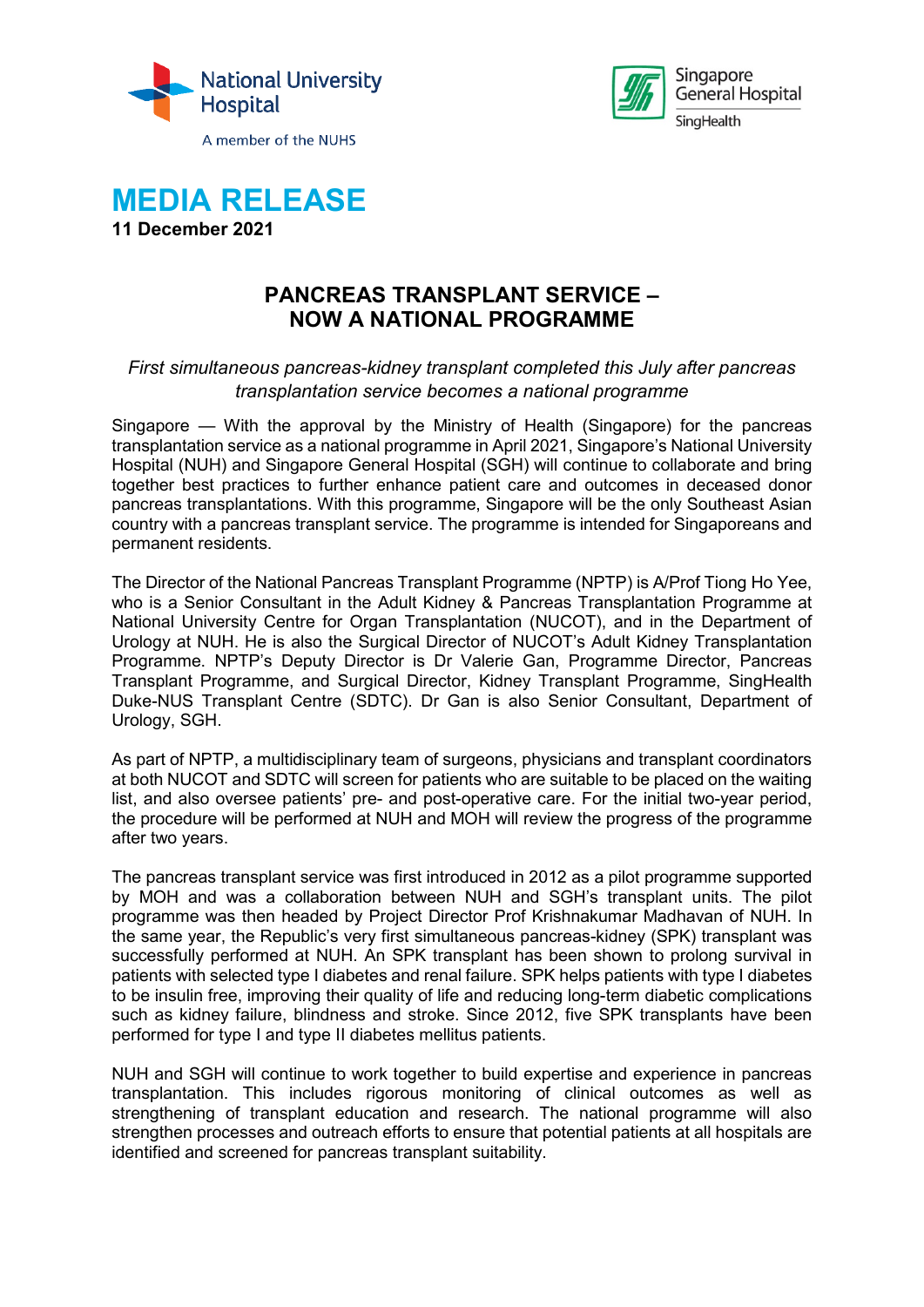



A/Prof Tiong said: "The approval of pancreas transplantation as a national programme marks the culmination of several years of clinical efforts and research to bring this life changing surgery to suitable patients suffering from type I diabetes mellitus with complications including renal failure. We will continue to work closely with our SGH colleagues to build expertise and experience in pancreas transplantation, to strengthen it as a sustainable national programme."

Dr Hersharan Kaur Sran, Senior Consultant, Adult Kidney & Pancreas Transplantation Programme, NUCOT, NUH, said: "Pancreas transplant surgery can add quality of life and years of life to patients with type I diabetes, especially those who also have end-stage kidney failure or have received a kidney transplant. It is thus important to be able to offer this treatment option for patients in Singapore, and to be on par with the best transplant centres worldwide." She is also the Medical Director of NUCOT's Adult Kidney Transplantation Programme and a Senior Consultant with NUH's Division of Nephrology.

"Having been involved in the development and growth of the pancreas transplant service, I am glad to see it become a national programme. This is a timely addition to the range of transplant services that patients should have access to. Patients in need of such a transplant will benefit greatly from the combined knowledge, skill and experience of the teams at NUH and SGH," said Dr Gan.

## **First SPK transplant since mainstreaming of service**

An SGH patient became the first to undergo an SPK transplant under the national programme in July 2021. The 39-year-old Singaporean male had type I diabetes mellitus and renal failure. The eight-hour surgery was successful. The patient is recovering well and has returned to SGH for follow-up care.

#### **First SPK transplant on type II diabetes patient in 2019**

While most of the patients who undergo SPK suffer from type I diabetes, it has been found in recent years that pancreas transplant may also benefit selected type II diabetics patients who are on insulin.

The first SPK transplant for type II diabetes in Singapore was successfully performed at NUH in April 2019. The NUH patient, a 50-year-old Singaporean male, suffered from type II diabetes. Despite supposed insulin resistance in type II diabetes, the six-hour surgery was successful in rendering the patient free from dialysis and insulin injections. This is an important advancement in the management of kidney failure for suitable patients with type II diabetes.

#### **The supplementary role of pancreas transplant for kidney failure and insulin-dependent diabetic patients**

Some patients with end-stage renal disease requiring dialysis who are suitable for kidney transplant and have insulin-dependent diabetes may undergo evaluation for pancreas transplant. Diabetes is the number one cause of kidney dialysis in Singapore, accounting for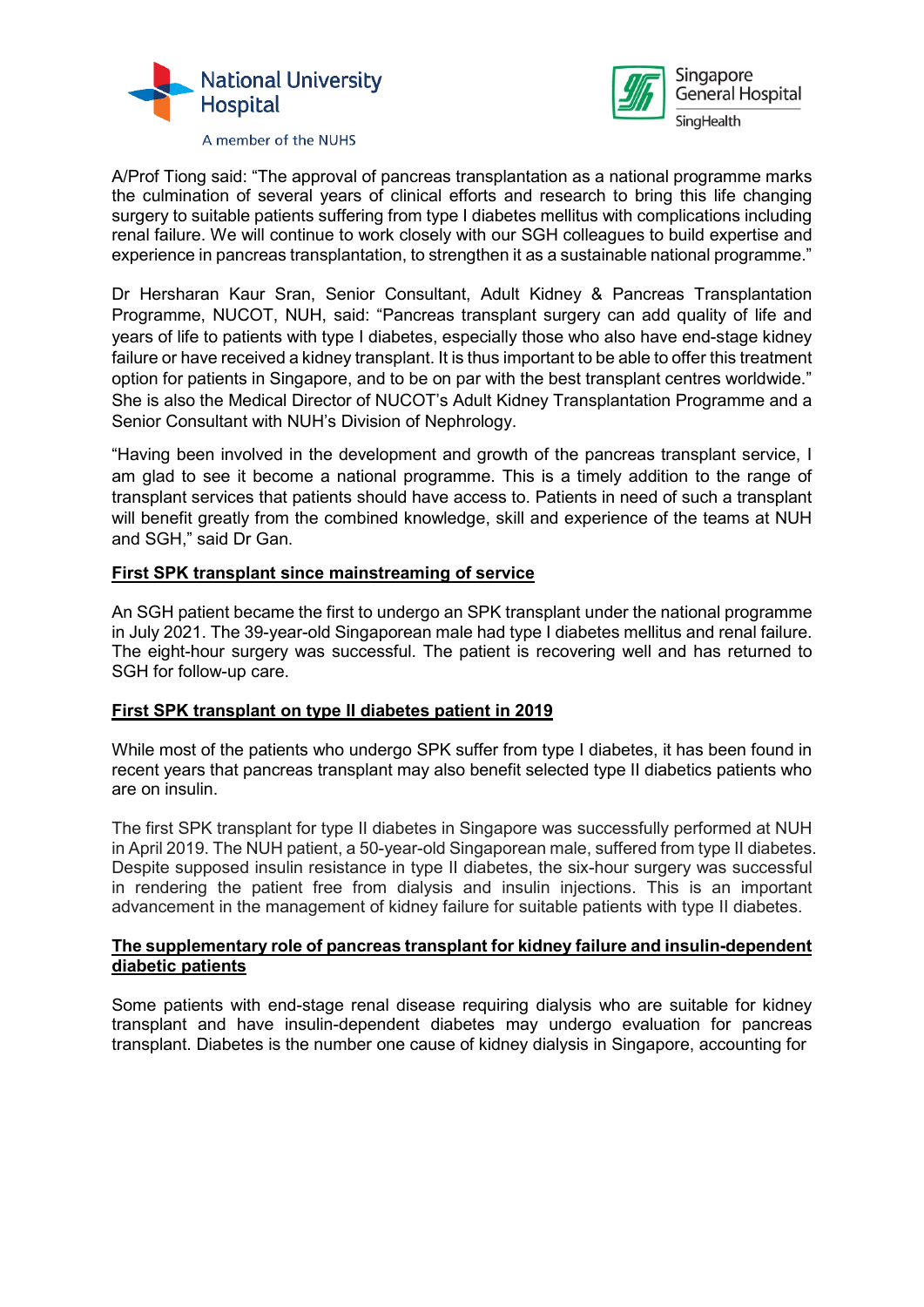



## about 2 in 3 new cases<sup>[1](#page-2-0)</sup> – **Singapore is ranked among the top worldwide for diabetes associated end-stage renal failure patients on dialysis**. [2](#page-2-1)

After a successful transplantation, the transplanted pancreas should be able to produce sufficient insulin to control the patient's blood sugar, preventing some diabetes complications. The patient will also not need any insulin injections and will have an improved quality of life with less diet and activity restrictions brought about by diabetes and renal failure.

There are currently three different types of pancreas transplant available under this national programme, namely simultaneous pancreas kidney (SPK) transplant; pancreas transplant alone (PTA) and pancreas after kidney (PAK) transplant.

Pancreas transplants have been carried out in North America, Europe and Asian countries such as Japan and South Korea. Based on the Global Observatory on Donation and Transplantation database, a total of 2,323 pancreas transplants were carried out in America, Europe, Western Pacific etc in 2019, of which, around 58% were carried out in America.

<https://adr.usrds.org/2020/end-stage-renal-disease/11-international-comparisons> (accessed 2 December 2021)

<span id="page-2-0"></span> <sup>1</sup> 'Singapore Renal Registry Annual Report 2019', *National Registry of Diseases Office*,

https://www.nrdo.gov.sg/docs/librariesprovider3/default-document-library/srr-annual-report-2019.pdf?sfvrsn=8822fcf8\_0 (accessed 2 December 2021)

<span id="page-2-1"></span><sup>2</sup> 'USRDS 2020 Annual Data Report',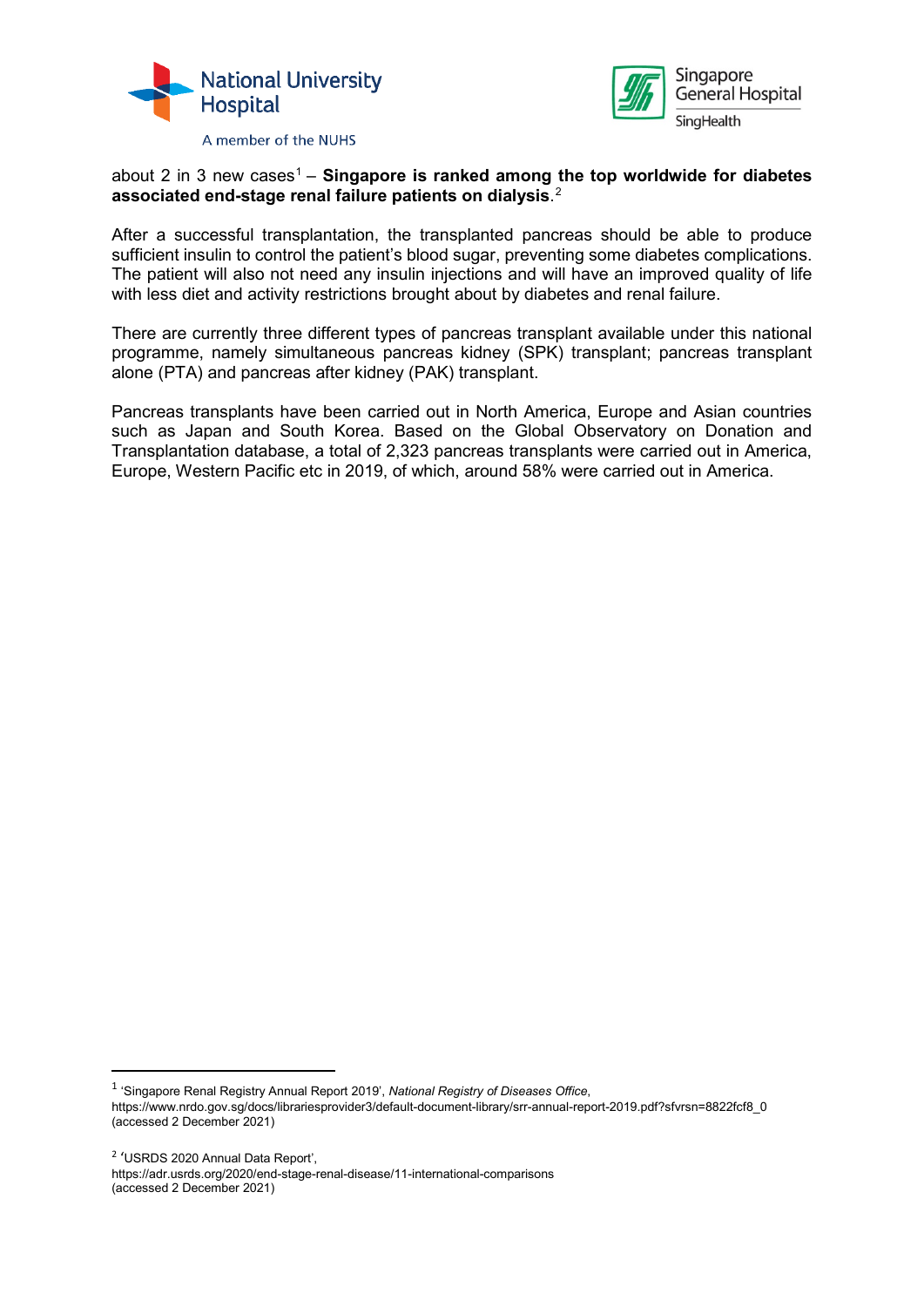



## **Chinese Glossary**

| Associate Professor Tiong Ho Yee                     | 张和义副教授                   |
|------------------------------------------------------|--------------------------|
| <b>Director</b>                                      | 主任                       |
| National Pancreas Transplant Programme               | 全国胰腺移植计划                 |
| <b>Senior Consultant</b>                             | 高级顾问医生                   |
| Adult Kidney & Pancreas Transplantation Programme    | 成人肾脏和胰腺移植计划              |
| National University Centre for Organ Transplantation | 国大医院器官移植中心               |
| <b>National University Hospital</b>                  | 国立大学医院                   |
| <b>Surgical Director</b>                             | 外科主任                     |
| <b>Adult Kidney Transplantation Programme</b>        | 成人肾脏移植计划                 |
| National University Centre for Organ Transplantation | 国大医院器官移植中心               |
| <b>National University Hospital</b>                  | 国立大学医院                   |
| <b>Senior Consultant</b>                             | 高级顾问医生                   |
| Department of Urology                                | 泌尿科                      |
| <b>National University Hospital</b>                  | 国立大学医院                   |
| <b>Senior Consultant</b>                             | 高级顾问医生                   |
| Division of Surgical Oncology                        | 肿瘤外科                     |
| National University Cancer Institute, Singapore      | 新加坡国立大学癌症中心              |
| Dr Hersharan Kaur Sran                               | Hersharan Kaur Sran 医生   |
| <b>Senior Consultant</b>                             | 高级顾问医生                   |
| Adult Kidney & Pancreas Transplantation Programme    | 成人肾脏与胰腺移植计划              |
| National University Centre for Organ Transplantation | 国大医院器官移植中心               |
| <b>National University Hospital</b>                  | 国立大学医院                   |
| <b>Medical Director</b>                              | 内科主任                     |
| <b>Adult Kidney Transplantation Programme</b>        | 成人肾脏移植计划                 |
| National University Centre for Organ Transplantation | 国大医院器官移植中心               |
| <b>National University Hospital</b>                  | 国立大学医院                   |
| <b>Senior Consultant</b>                             | 高级顾问医生                   |
| Division of Nephrology                               | 肾脏科                      |
| <b>National University Hospital</b>                  | 国立大学医院                   |
| Professor Krishnakumar Madhavan                      | Krishnakumar Madhavan 教授 |
| <b>Co-Director</b>                                   | 同席主任                     |
| National University Centre for Organ Transplantation | 国大医院器官移植中心               |
| <b>National University Hospital</b>                  | 国立大学医院                   |
| <b>Senior Consultant</b>                             | 高级顾问医生                   |
| Adult Liver & Pancreas Transplantation Programme     | 成人肝脏和胰腺移植计划              |
| National University Centre for Organ Transplantation | 国大医院器官移植中心               |
| <b>National University Hospital</b>                  | 国立大学医院                   |
| Head                                                 | 总主任                      |
| Department of Surgery                                | 外科部门                     |
| <b>National University Hospital</b>                  | 国立大学医院                   |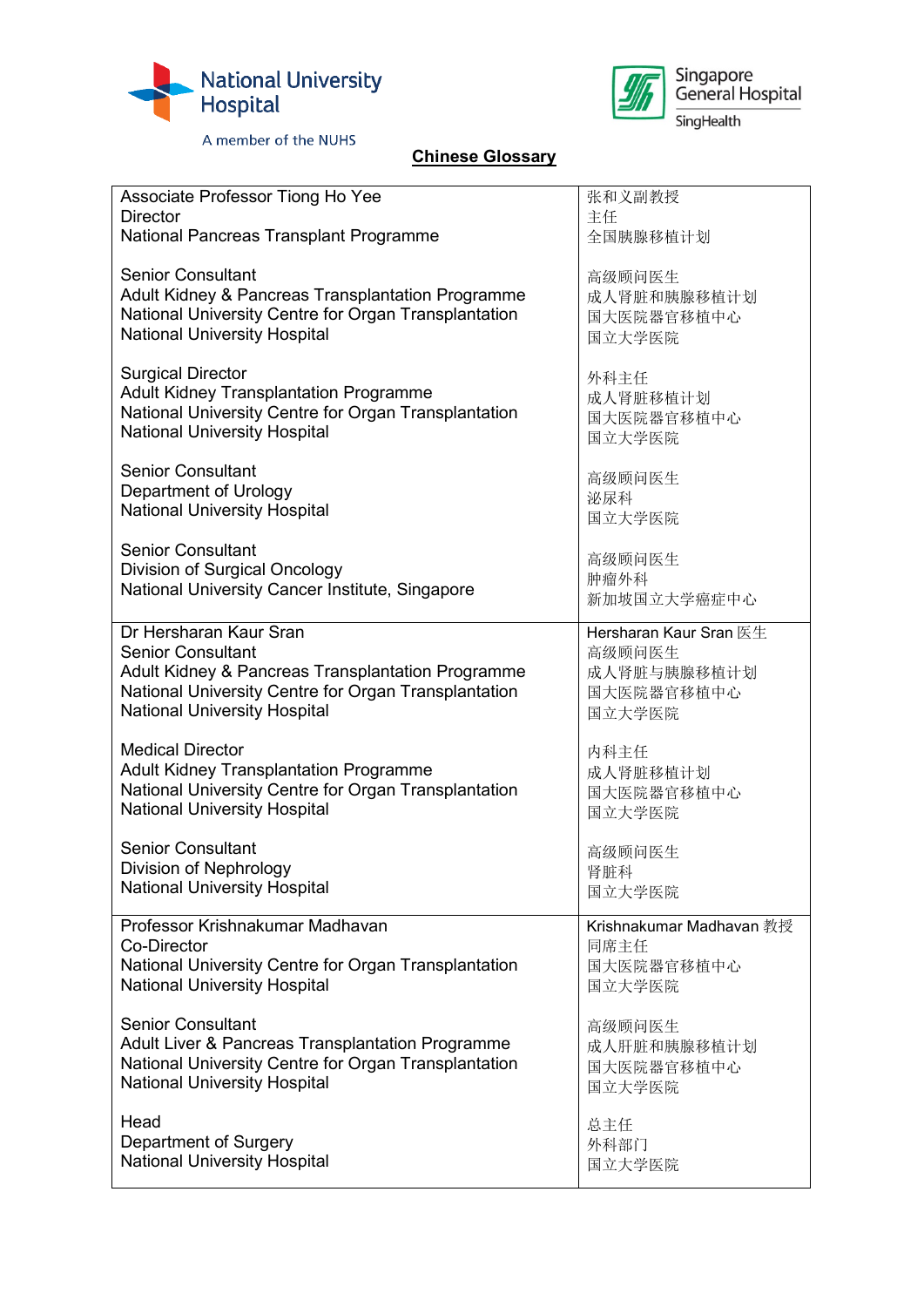



| Associate Professor Glenn Bonney                     | Glenn Bonney 副教授 |
|------------------------------------------------------|------------------|
| Consultant                                           | 顾问医生             |
| Adult Liver & Pancreas Transplantation Programme     | 成人肝脏和胰腺移植计划      |
| National University Centre for Organ Transplantation | 国大医院器官移植中心       |
| <b>National University Hospital</b>                  | 国立大学医院           |
|                                                      |                  |
| Consultant                                           | 顾问医生             |
| Division of Hepatobiliary & Pancreatic Surgery       | 肝胆胰外科            |
| <b>National University Hospital</b>                  | 国立大学医院           |
| Clin Asst Prof Valerie Gan                           |                  |
|                                                      | 颜 慧 俐 医生         |
| <b>Deputy Director</b>                               | 副主任              |
| National Pancreas Transplant Programme               | 全国胰腺移植计划         |
|                                                      |                  |
| Programme Director                                   | 胰腺移植主任           |
| Pancreas Transplant Programme                        | 新保集团杜克-国大移植中心    |
| SingHealth Duke-NUS Transplant Centre                |                  |
|                                                      |                  |
| <b>Surgical Director</b>                             | 肾脏移植外科主任         |
| Kidney Transplant Programme                          | 新保集团杜克-国大移植中心    |
| SingHealth Duke-NUS Transplant Centre                |                  |
|                                                      |                  |
| <b>Senior Consultant</b>                             | 泌尿科高级顾问医生        |
| Department of Urology                                | 新加坡中央医院          |
| <b>Singapore General Hospital</b>                    |                  |
| Simultaneous pancreas-kidney transplant              | 胰肾联合移植           |
| Pancreas transplant alone                            | 单独胰腺移植           |
| Pancreas after kidney transplant                     | 肾脏移植后胰腺移植        |
| Type I diabetes                                      | 一型糖尿病            |
| Type II diabetes                                     | 二型糖尿病            |
|                                                      |                  |

For media enquiries, please contact:

YUANYI LI CAROL ANG Group Communications<br>
National University Health System<br>
Singapore General Hospital National University Health System<br>HP: +65 96510153 Email: [yuanyi\\_li@nuhs.edu.sg](mailto:yuanyi_li@nuhs.edu.sg) entitled by Email: [carol.ang@sgh.com.sg](mailto:carol.ang@sgh.com.sg)

HP: +65 9845 5354

#### **About the National University Hospital**

The National University Hospital is a tertiary hospital and major referral centre with over 50 medical, surgical and dental specialties, offering a comprehensive suite of specialist care for adults, women and children. It is the only public hospital in Singapore to offer a paediatric kidney and liver transplant programme, in addition to kidney, liver and pancreas transplantation for adults.

The hospital was opened on 24 June 1985 as Singapore's first restructured hospital. Each year, the Hospital attends to more than one million patients.

As an academic health institution, patient safety and good clinical outcomes are the focus of the Hospital. It plays a key role in the training of doctors, nurses, allied health and other